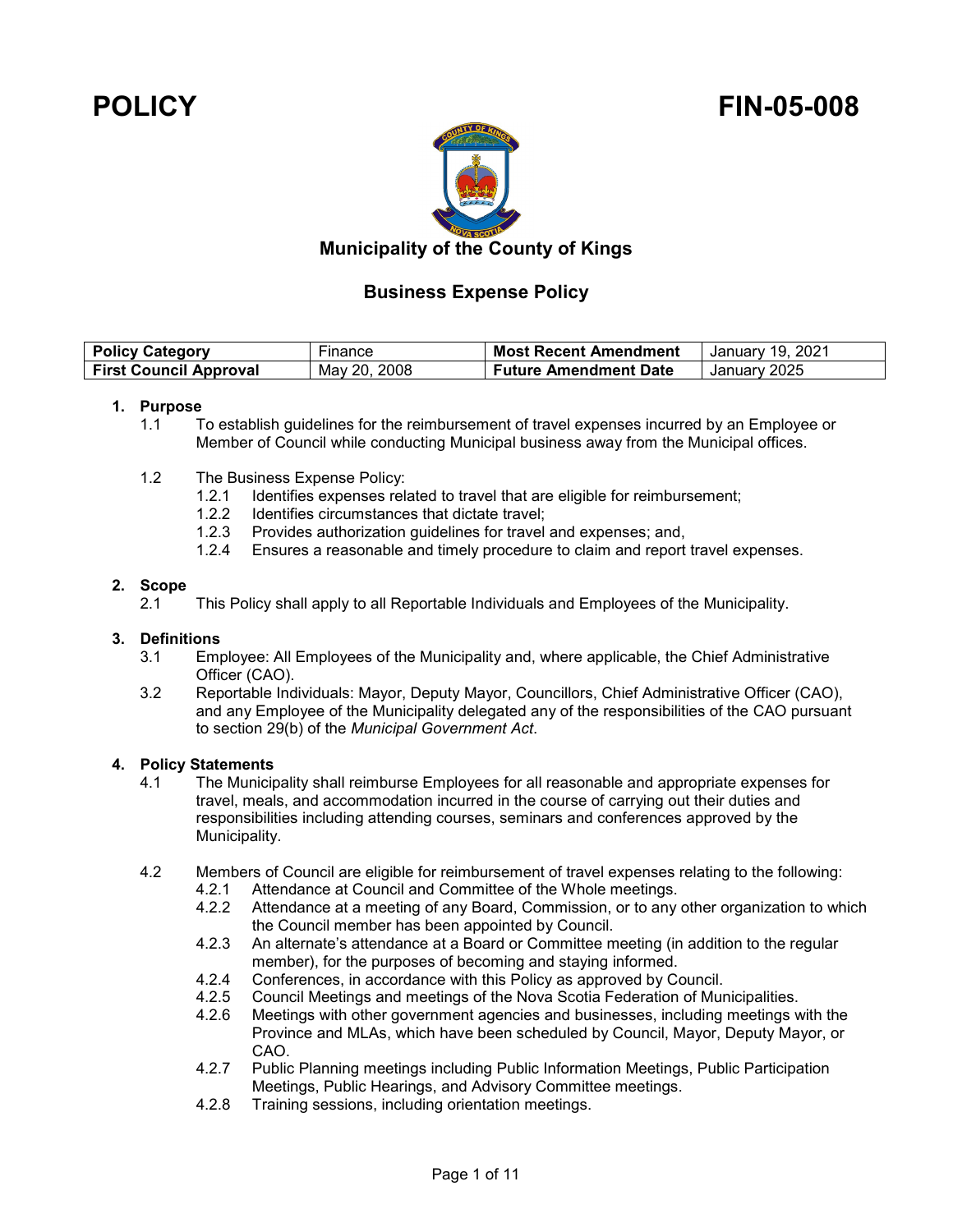- 4.2.9 Meetings with the Chief Administrative Officer to discuss Municipality business.
- 4.2.10 Attendance at social functions within individual Councillors' districts as dignitaries representing the Municipality.
- 4.2.11 Meetings with Organizations, Community Groups, Non-Profits, and those associated with Village Commissions that:
	- 4.2.11.1 Have been pre-organized;<br>4.2.11.2 The Council member has b
	- 4.2.11.2 The Council member has been invited to; and<br>4.2.11.3 The Council member determines to be necess
	- The Council member determines to be necessary to attend and to be in the best interest of the Municipality.
- 4.2.12 All other meetings, conferences, and seminars as approved by the majority of Council.
- 4.3 The Mayor and Deputy Mayor are also eligible for reimbursement for travel expenses relating to the following:
	- 4.3.1 Attendance at social functions as dignitaries representing the Municipality. This includes Remembrance Day ceremonies and grand openings within the Municipality.
- 4.4 Council members shall not be reimbursed for meeting expenses with individual constituents, individual electors, or individual complainants, as these expenses are deemed to be incidental to the discharge of duties and included in regular remuneration.
- 4.5 Expenses Eligible for Reimbursement
	- 4.5.1 Receipts are required for reimbursement of all travel expenses unless stated otherwise below.
	- 4.5.2 The mode of transportation chosen should be that which enables the Employee or Reportable Individual to conveniently meet scheduled appointments, minimizes the amount of working time spent travelling, and is the most cost effective means of transportation.
	- 4.5.3 Employees and Reportable Individuals shall schedule their travel in such a way as to minimize the cost to the Municipality generally.
	- 4.5.4 In those situations where other organizations (e.g. Kings Transit Authority, Kings Regional Rehabilitation Centre, and Valley Region Solid Waste-Resource Management Authority) are holding meetings on the same day as scheduled meetings of Municipal Council or Committees, Employees and Reportable Individuals are not permitted to submit duplicate claims to both organizations. Such claims are expected to be provided to the organization that is scheduled to absorb the larger amount of time for the individual on the particular day.
	- 4.5.5 Car Travel
		- 4.5.5.1 Where car travel is indicated as the most suitable mode of transportation, an Employee or Reportable Individual may use their own car and be reimbursed at the Provincial mileage rate.
		- 4.5.5.2 Employees and Reportable Individuals are responsible for their own insurance while using their vehicle on Municipal business. Those choosing to use their own car when air travel is clearly the most cost effective mode must do so on their own time and will be reimbursed to the maximum of the equivalent economy airfare plus the usual costs of local transit. In these instances, en-route meals and motel accommodation are not reimbursable.
		- 4.5.5.3 Individuals shall endeavour to travel in one car when two or more Employees or Reportable Individuals are scheduled for the same destination at the same time.
		- 4.5.5.4 All Employees and Reportable Individuals claiming car travel expense shall provide the Municipality with a copy of their insurance liability card at the time of submitting an expense claim.
	- 4.5.6 Car Rental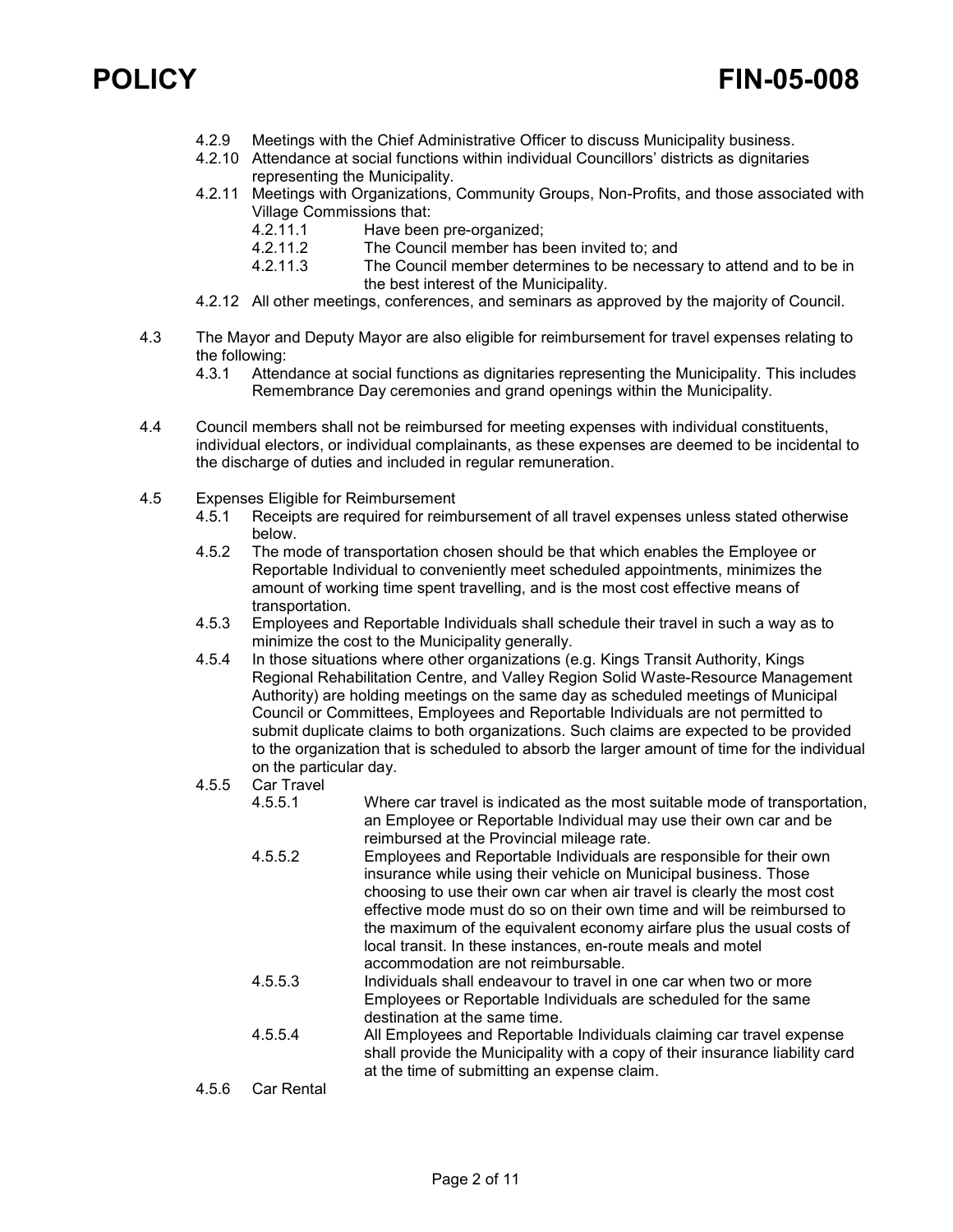|        | 4.5.6.1                       | Reimbursement will be made for rental of economy-type cars at the<br>destination. Car rentals require prior approval by the immediate<br>supervisor.                                                                                                                                                                                                                                                                                                                                                                                                                                                                                                                |
|--------|-------------------------------|---------------------------------------------------------------------------------------------------------------------------------------------------------------------------------------------------------------------------------------------------------------------------------------------------------------------------------------------------------------------------------------------------------------------------------------------------------------------------------------------------------------------------------------------------------------------------------------------------------------------------------------------------------------------|
| 4.5.7  | Air Travel                    |                                                                                                                                                                                                                                                                                                                                                                                                                                                                                                                                                                                                                                                                     |
|        | 4.5.7.1                       | Employees and Reportable Individuals will be reimbursed in accordance<br>with 4.5.5.2 for air travel unless emergency air travel is approved by the<br>Director of Finance or CAO. Travel reward miles earned for air travel<br>shall be credited to the Municipality.                                                                                                                                                                                                                                                                                                                                                                                              |
| 4.5.8  | 4.5.8.1                       | Accompanying Personal Leave & Vacation<br>An Employee or Reportable Individual may combine vacation or personal<br>leave with a business trip if it is approved in advance by the Director of<br>Finance, including first completing a necessary request form (see<br>Schedule D) and having it signed by the Director of Finance. The<br>Municipality will reimburse the authorized travel expenses associated<br>with the business portion of such trips provided there is a net savings to<br>the Municipality. The Municipality is not responsible for any costs (e.g.,<br>transportation, lodging, or meals) associated with the vacation or<br>personal days. |
|        | 4.5.8.2                       | Any personal expenses incurred during, before, or after completion of<br>official business for the Municipality are the responsibility of the<br>Employee or Reportable Individual. If the individual wishes to take a side<br>trip before or after the official Municipality business trip, any incremental<br>expenses associated with these trips are the responsibility of the<br>Employee or Reportable Individual.                                                                                                                                                                                                                                            |
| 4.5.9  | Accommodation                 |                                                                                                                                                                                                                                                                                                                                                                                                                                                                                                                                                                                                                                                                     |
|        | 4.5.9.1                       | Hotel accommodations shall be reimbursed, and not exceed the cost of a<br>standard room, or the lowest available rate.                                                                                                                                                                                                                                                                                                                                                                                                                                                                                                                                              |
| 4.5.10 | Meals<br>4.5.10.1             | For each day or part day of travel, the Employee or Reportable Individual<br>will be paid a meal allowance for each breakfast, lunch, and dinner,<br>when applicable, provided the meal was not provided free of cost or as<br>part of the transportation cost. When this allowance is paid, no additional<br>amount may be claimed for meals or gratuities associated with meals,<br>except in exceptional circumstances. The meal allowances provided are<br>included in Schedule C of this Policy.                                                                                                                                                               |
|        | 4.5.10.2                      | The daily amounts authorized for meals will be revised from time to time<br>to reflect actual experience. Only where an Employee or Reportable<br>Individual is exposed to unusually high costs will they be reimbursed<br>their actual receipted costs for the individual meal that exceed the per<br>diem to the extent that the expenses claimed are reasonable and<br>justifiable given the circumstances. Meal claims shall be on an individual<br>basis over the course of the day.                                                                                                                                                                           |
|        | 4.5.10.3                      | Expenses related to the purchase of alcoholic beverages will not be<br>reimbursed.                                                                                                                                                                                                                                                                                                                                                                                                                                                                                                                                                                                  |
| 4.5.11 | Telephone                     |                                                                                                                                                                                                                                                                                                                                                                                                                                                                                                                                                                                                                                                                     |
|        | 4.5.11.1                      | All telephone expenses for Municipal business purposes will be<br>reimbursed. Reasonable and necessary personal calls occasioned by<br>absence from home will be reimbursed.                                                                                                                                                                                                                                                                                                                                                                                                                                                                                        |
|        | 4.5.12 Taxi Fares<br>4.5.12.1 | Taxi or transportation services required to travel to and from<br>accommodation to place of business as well as from airport to<br>accommodation, etc., will be reimbursed.                                                                                                                                                                                                                                                                                                                                                                                                                                                                                         |
|        | 4.5.12.2                      | Receipts for taxi fares for more than \$10, including tips or gratuities, are<br>required.                                                                                                                                                                                                                                                                                                                                                                                                                                                                                                                                                                          |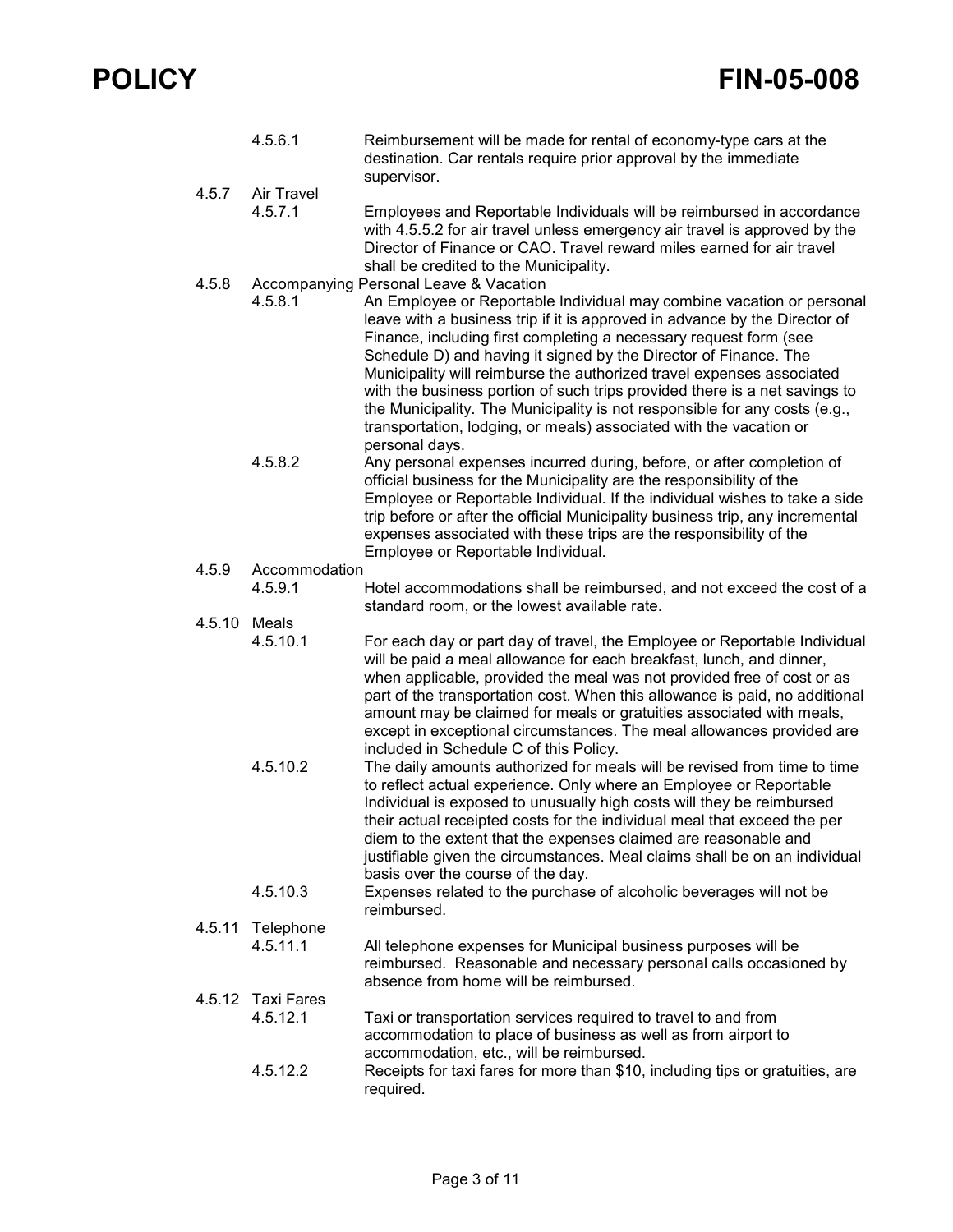

- 4.5.13 Parking and Toll Expenses
	- All parking expenses and bridge/road tolls will be reimbursed by the Municipality.
- 4.5.14 Family Care Expenses<br>4.5.14.1 The co
	- The cost of family care incurred by a Member of Council during participation in duties outlined in Section 4.2 or 4.3 shall be reimbursed by the Municipality, given that the care is not provided by an immediate family member and a receipt is provided stating the time and date of care. The reimbursement of family care expenses shall be a taxable benefit.
	- 4.5.14.2 Council members are entitled to claim expenses related to the cost of family care for the following family members who reside on a full time basis with the Councillor:
		- 4.5.14.2.1 Children under 18 years of age;
		- 4.5.14.2.2 Person with a disability; or,
		- An adult who is a dependent requiring care.
	- 4.5.14.3 Family care expenses will be reimbursed according to Schedule E of this Policy.
- 4.6 Use of Municipal Credit Cards
	- 4.6.1 Municipal credit cards shall only be used for the expenses outlined and permitted in this Policy, and shall not be used for personal use. The card holder is required to retain and submit all receipts or invoices related to all card transactions.
	- 4.6.2 The Claimant shall not be reimbursed and will be responsible for late payment interest, fees, or any other similar charges included with purchases made on a Municipal credit card, unless otherwise approved by the CAO.
	- 4.6.3 A travel advance will not be provided if the Claimant has a Municipal credit card.
- 4.7 Travel Advances
	- 4.7.1 When the estimated travel, meal, and accommodation expenses (with respect to courses, seminars or conferences) exceeds \$150.00, an advance of seventy-five percent (75%) of the estimate may be advanced to an Employee or Reportable Individual. When the Employee returns, they must turn in the receipts supporting the expenses to their direct supervisor, which in turn are forwarded to the Director of Finance. Reportable Individuals may submit their receipts directly to the Director of Finance. If the actual expenses are less than the advance, the balance must be repaid immediately. Expenses greater than the advance will be reimbursed in accordance with this Policy. When the estimated expense is less than \$150.00, there will be no advance.

### 4.8 Submission of Claims

- 4.8.1 All expenses incurred must be submitted by the claimant. No expenses shall be submitted on behalf of others.
- 4.8.2 Employees are expected to submit travel and expense claims on a regular basis throughout the fiscal year. Regular submissions should be made not less than once every two months, unless the total claim amount is less than \$100.00. Exceptions to this practice must be specifically approved by the Director of Finance and would only apply in cases such as ill health, extended absence, or extreme workload events. In no circumstances will claims be paid for expenditures occurring more than six months in the past.
- 4.8.3 Members of Council shall submit travel and expense claims for review and approval by the 15th of the month following each quarter end:

January to March claims: Due by April 15<sup>th</sup><br>April to June claims: Due by July 15<sup>th</sup> April to June claims: July to September claims: Due by October 15th October to December claims: Due by January 15<sup>th</sup>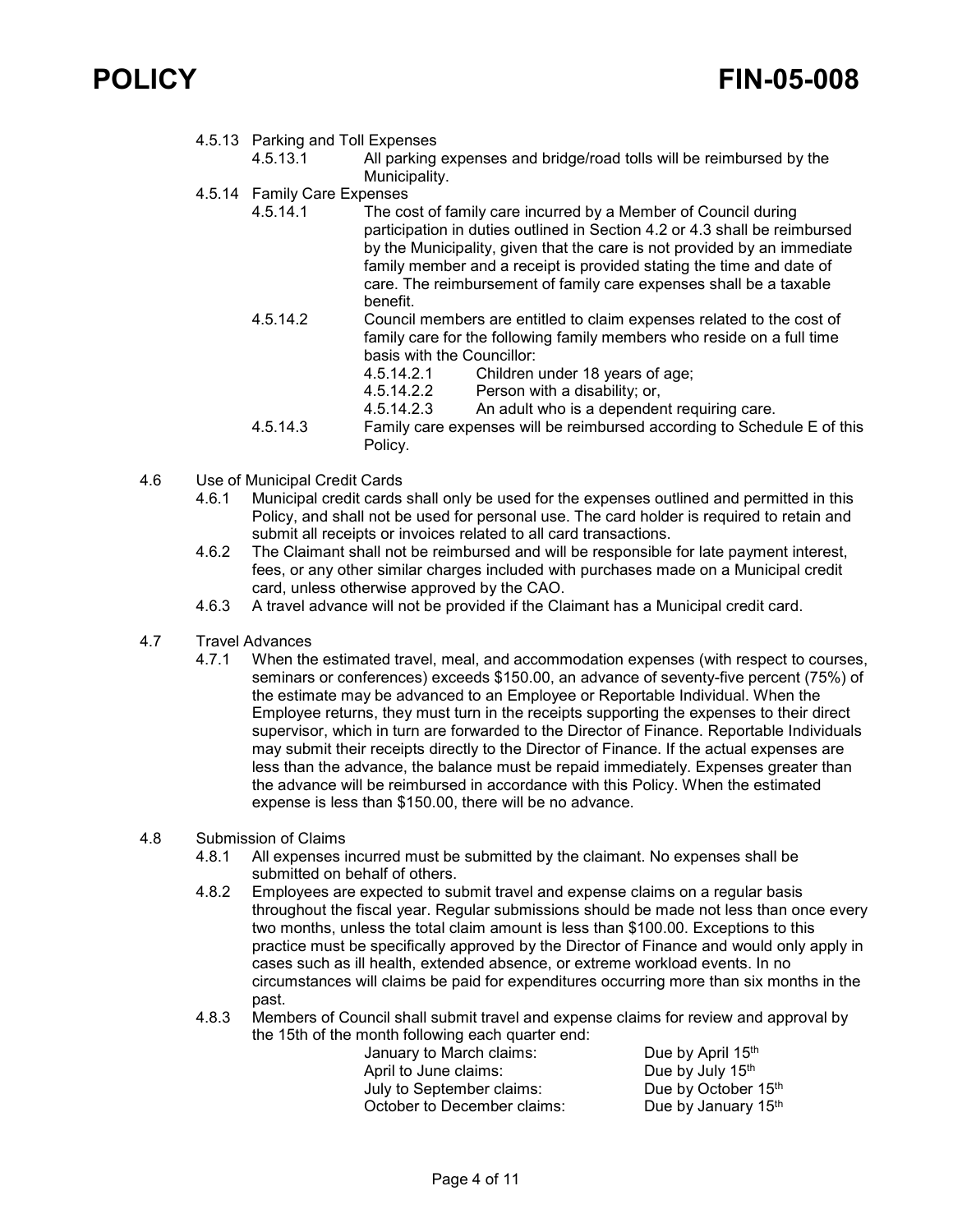

In no circumstances will claims be paid for expenditures occurring more than six months in the past.

- 4.9 Reporting Requirements
	- 4.9.1 Once Members of Council and Reportable Individuals have submitted their quarterly expense claims, staff will post a report that summarizes the quarterly expenses incurred by each Reportable Individual within 90 days of the end of each fiscal quarter.
	- 4.9.2 The quarterly expense reports shall include the following:
		- 4.9.2.1 Dates of meetings;<br>4.9.2.2 Details of meetings
		- 4.9.2.2 Details of meetings;<br>4.9.2.3 Kilometres claimed:
		- Kilometres claimed:
		- 4.9.2.4 Telephone costs; and,
		- 4.9.2.5 Out-of-County training and conference expenses.
- 4.10 Staff shall prepare an annual summary report of business expenses, which shall be filed with the Minister by September 30<sup>th</sup> of each year.
- 4.11 Reimbursement of Travel Expenses
	- 4.11.1 Claims for mileage and meals while attending business meetings shall be submitted using Schedule A to the Employee's Manager for approval and then forwarded to the Director of Finance. The places travelled from and to, the reason for travel, distance travelled, meeting fee (if applicable), and any other eligible expenses incurred must be reported with all receipts attached.
- 4.12 Review Requirements
	- 4.12.1 Claims for mileage and meals while travelling shall be submitted using Schedule B to the Director of Finance. Once reviewed and approved, the Director of Finance shall forward the claims to the Mayor for approval. The Director of Finance may refer any claim to the CAO for approval.
	- 4.12.2 The Audit Committee will ensure the Municipality has in place a process for independent review and approval to ensure that all Council expense claims are properly prepared, documented, and approved. The Audit Committee shall review the business expense annual summary report each year prior to filing with the Minister.
	- 4.12.3 By January 31st, immediately following a regular election held under the Municipal Elections Act, Council shall review this Policy and, following a motion by Council, either re-adopt the Policy or amend the Policy and adopt the Policy as amended.

## 4.13 Requirements of Reportable Individuals and Employees

Anyone who incurs an expense in relation to Municipality business will:

- 4.13.1 Familiarize themselves and comply with the provisions of this Policy;
- 4.13.2 Complete and submit expense claims with necessary supporting documentation within a timely fashion;
- 4.13.3 Exercise reasonable diligence and care in incurring expenses prudently and responsibly; and
- 4.13.4 Ensure that they do not authorize expenses on their own behalf;
- 4.14 Fraudulent irregularity, misuse, or misappropriation of funds may result in disciplinary action up to and including termination of employment.
- 4.15 Suspicious activity and potential misuse of funds must be reported as outlined in Policy HR-06-002: Code of Ethics, and Policy ADMIN-01-012: Policy for the Investigation and Adjudication of Complaints under the Code of Conduct for Elected Municipal Officials.

# **5. Responsibilities**

Council will: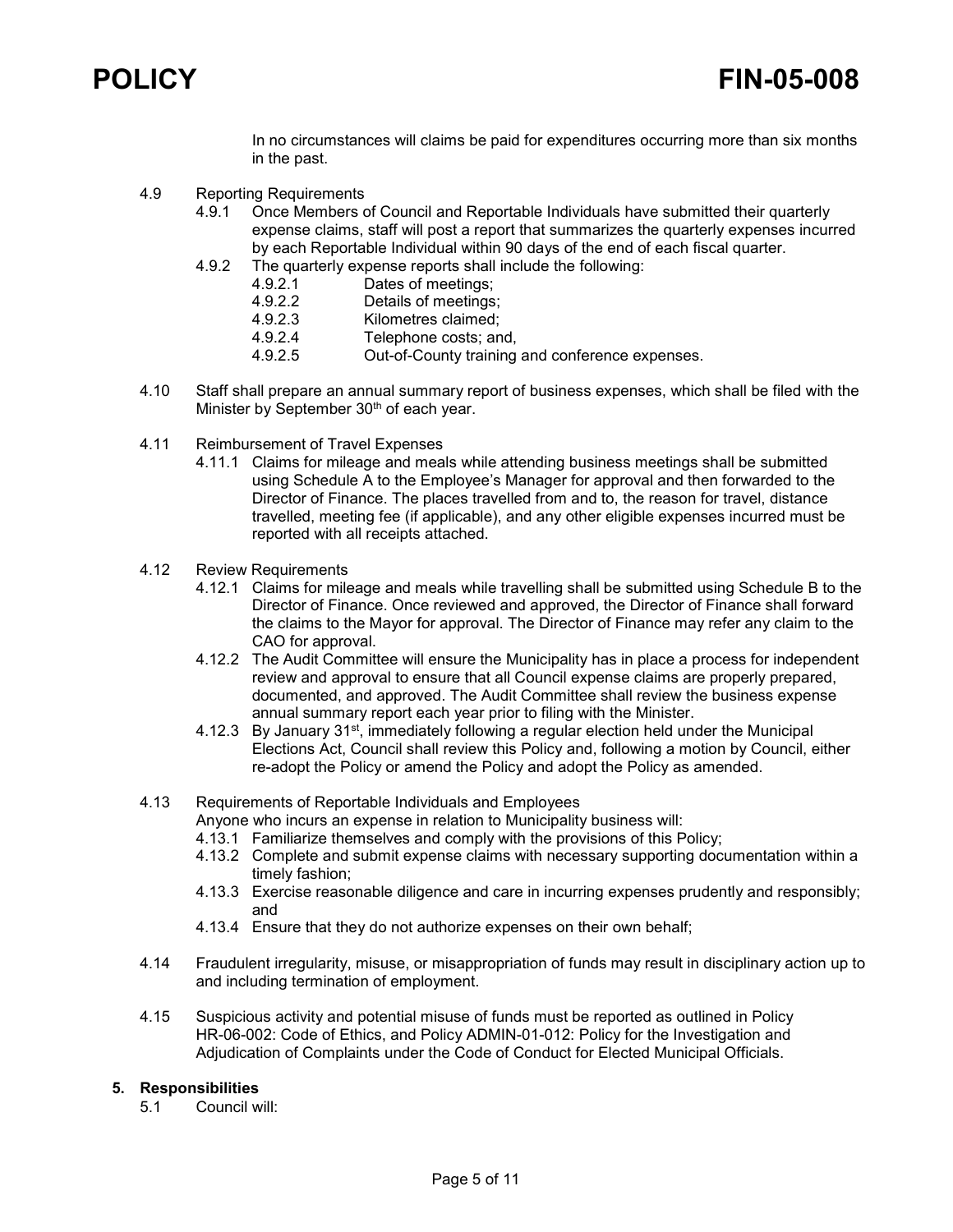- 5.1.1 Ensure the Municipality has a current and comprehensive policy for the reimbursement of travel expenses incurred by an Employee or Reportable Individual while conducting Municipal business and;
- 5.1.2 Review and amend this Policy as needed; and<br>5.1.3 Individual Members of Council shall adhere to a
- Individual Members of Council shall adhere to and comply with all aspects of this Policy.
- 5.2 The Chief Administrative Officer or designate will:<br>5.2.1 Implement, administer, and uphold the pri
	- Implement, administer, and uphold the principles and provisions of this Policy;
	- 5.2.2 Identify necessary revisions to this Policy;<br>5.2.3 Authorize reimbursement of expenses unc
	- 5.2.3 Authorize reimbursement of expenses under this Policy;<br>5.2.4 If required, designate in writing a second signing authorit
	- If required, designate in writing a second signing authority to authorize reimbursement of expenses under this Policy;
	- 5.2.5 Ensure that no Employee or Reportable Individual authorizes the reimbursement of expenses on their own behalf.

## **6. Amendments**

| Date             | Amendments                                                             |
|------------------|------------------------------------------------------------------------|
| February 2014    |                                                                        |
| August 2016      |                                                                        |
| January 2019     |                                                                        |
| March 2019       |                                                                        |
| October 1, 2019  |                                                                        |
| January 19, 2021 | Reviewed as required by s. 23(7) Municipal Government Act and Business |
|                  | Expense Policy FIN-05-008.                                             |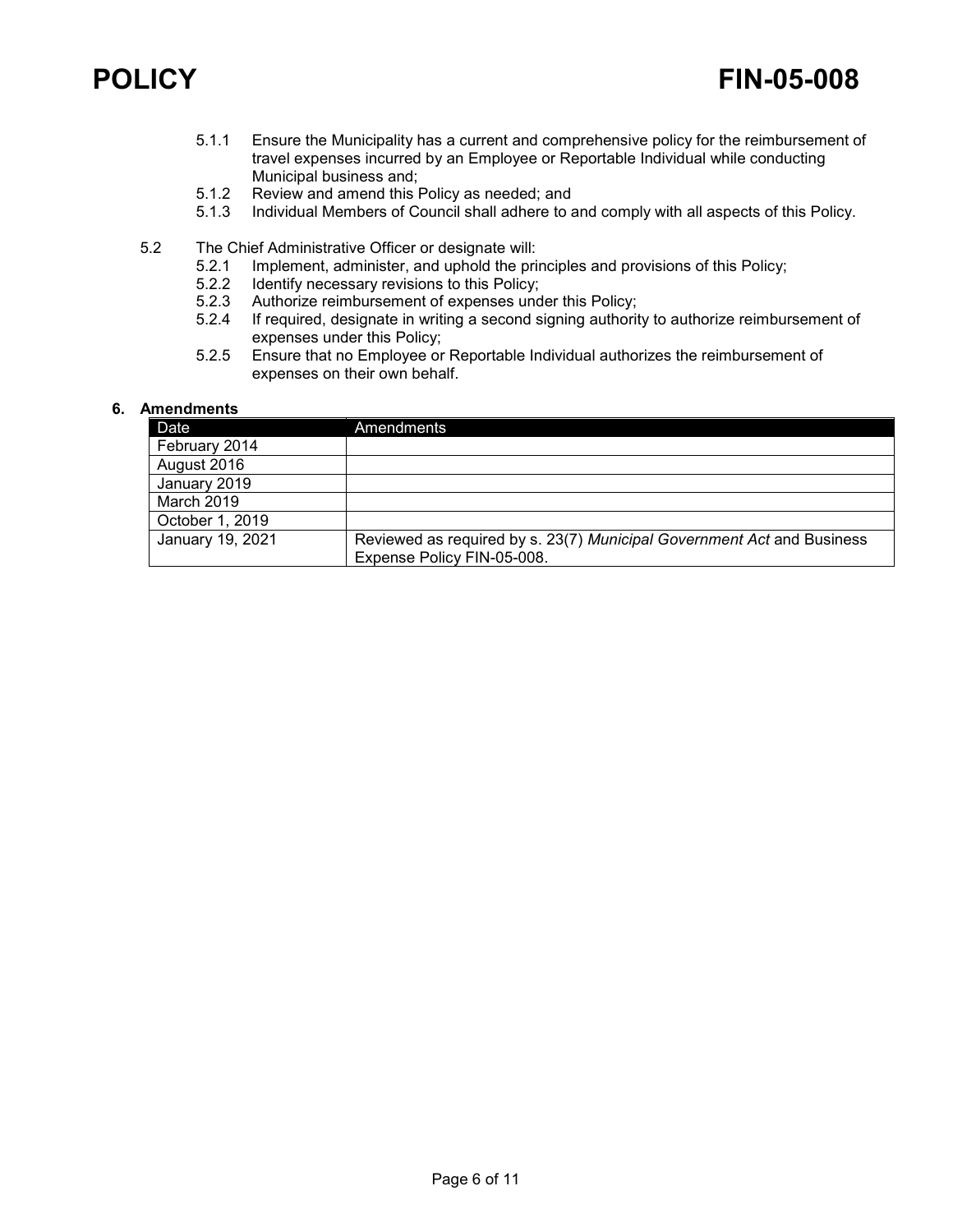|                          |                                 | Municipality of |                     | Training & Conference Expense Report<br>the County of Kings |                                                                                      |                 | Name:               | For Week Ended: |                     |                 | Date Prepared:                        |            |
|--------------------------|---------------------------------|-----------------|---------------------|-------------------------------------------------------------|--------------------------------------------------------------------------------------|-----------------|---------------------|-----------------|---------------------|-----------------|---------------------------------------|------------|
|                          | Details of Training/Conference: |                 |                     |                                                             |                                                                                      |                 |                     |                 |                     |                 |                                       |            |
|                          |                                 |                 |                     |                                                             |                                                                                      |                 |                     |                 |                     |                 |                                       |            |
| (dd/mm/yy)<br>Date       | <b>KMs Driven</b>               | Lodging         | (Per Diem)<br>Meals | Air Travel                                                  | Car Rentals                                                                          | <b>Taxi/Bus</b> | Parking or<br>Tolls | Misc            | Registration<br>Fee | Other           | Explanation/Details                   | Total      |
|                          |                                 |                 |                     |                                                             |                                                                                      |                 |                     |                 |                     |                 |                                       |            |
|                          |                                 |                 |                     |                                                             |                                                                                      |                 |                     |                 |                     |                 |                                       |            |
|                          |                                 |                 |                     |                                                             |                                                                                      |                 |                     |                 |                     |                 |                                       |            |
|                          |                                 |                 |                     |                                                             |                                                                                      |                 |                     |                 |                     |                 |                                       |            |
|                          |                                 |                 |                     |                                                             |                                                                                      |                 |                     |                 |                     |                 |                                       |            |
|                          |                                 |                 |                     |                                                             |                                                                                      |                 |                     |                 |                     |                 |                                       |            |
|                          |                                 |                 |                     |                                                             |                                                                                      |                 |                     |                 |                     |                 |                                       |            |
|                          |                                 |                 |                     |                                                             |                                                                                      |                 |                     |                 |                     |                 |                                       |            |
|                          |                                 |                 |                     |                                                             |                                                                                      |                 |                     |                 |                     |                 | Subtotal                              |            |
| Total KMs                |                                 | x.4231          | J                   |                                                             |                                                                                      |                 |                     |                 |                     |                 |                                       |            |
|                          |                                 |                 |                     |                                                             |                                                                                      |                 |                     |                 |                     |                 | Subtotal                              |            |
|                          | Miscellaneous Details:          |                 |                     |                                                             |                                                                                      |                 |                     |                 |                     | <b>DEDUCT</b>   | Cash Advanced (01-3-327-340)          |            |
|                          |                                 |                 |                     |                                                             |                                                                                      |                 |                     |                 |                     |                 | Amount paid by County (Visa/Invoices) |            |
|                          |                                 |                 |                     |                                                             |                                                                                      |                 |                     |                 |                     |                 | Personal Expenses                     |            |
|                          |                                 |                 |                     |                                                             |                                                                                      |                 |                     |                 |                     |                 | TOTAL (to be reimbursed if negative)  |            |
|                          |                                 |                 |                     |                                                             |                                                                                      |                 |                     |                 |                     |                 |                                       |            |
|                          |                                 |                 |                     |                                                             |                                                                                      |                 |                     |                 |                     | Account Number: |                                       |            |
| Claimant's<br>Signature: |                                 |                 |                     |                                                             | Please read the Expense Claim Information (on reverse) before submitting your claim. |                 | Approval:           |                 |                     |                 |                                       |            |
|                          |                                 |                 |                     |                                                             |                                                                                      |                 |                     |                 |                     |                 |                                       | Form CSC-2 |
|                          |                                 |                 |                     |                                                             |                                                                                      |                 |                     |                 |                     |                 |                                       |            |

## **SCHEDULE A – TRAINING & CONFERENCE CLAIM**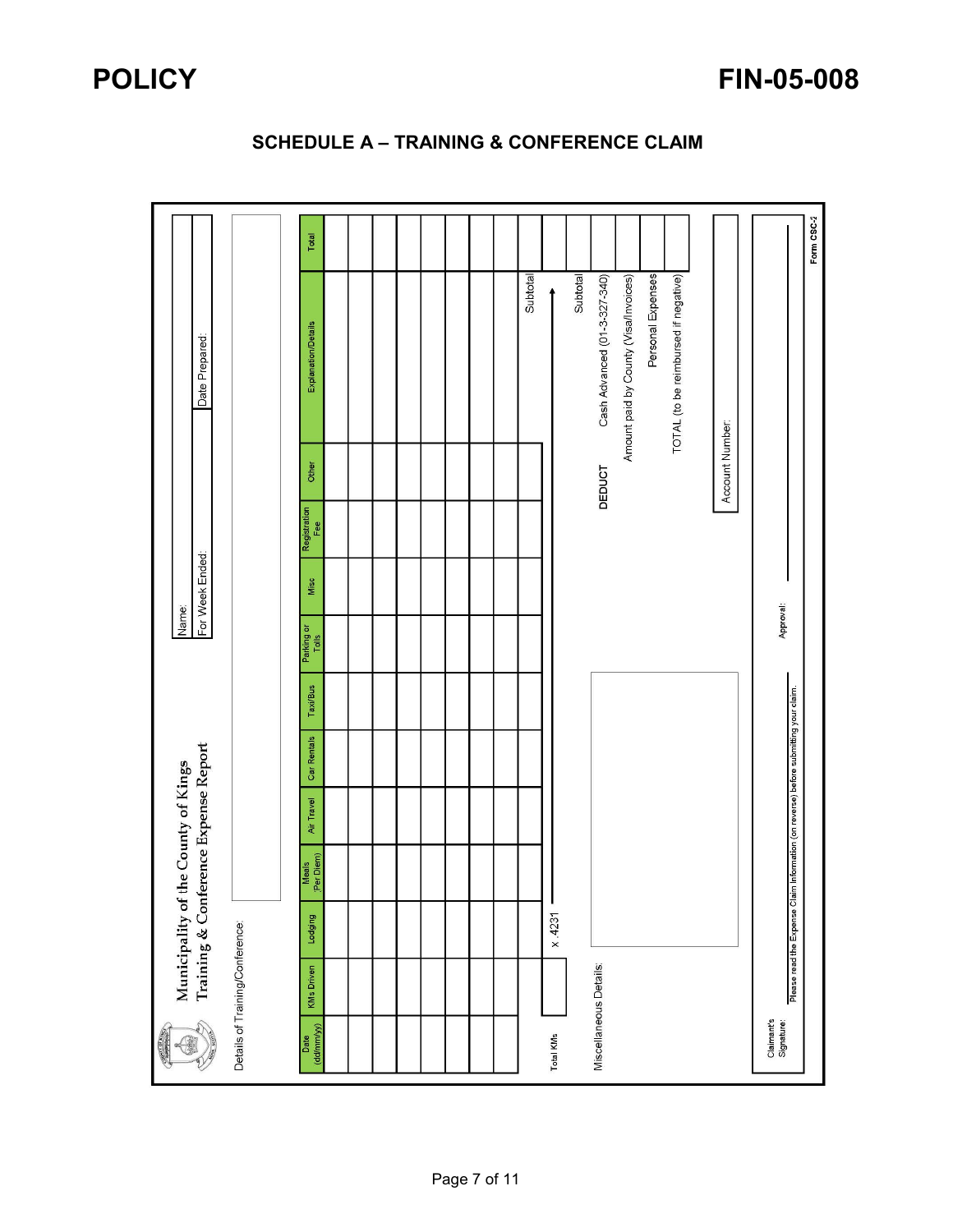## **SCHEDULE B – MILEAGE EXPENSE CLAIM**

| Name:                     |                                       |      |    |                                                                          |     |                    |       |       |       |
|---------------------------|---------------------------------------|------|----|--------------------------------------------------------------------------|-----|--------------------|-------|-------|-------|
| For Period Ended:         |                                       |      |    | Date Prepared:                                                           |     |                    |       |       |       |
| <b>Date</b><br>(dd/mm/yy) | Account                               | From | To | Activity                                                                 | KM. | 2020 Rate          | Total | Meals | Other |
|                           |                                       |      |    |                                                                          |     | .4670              |       |       |       |
|                           |                                       |      |    |                                                                          |     | .4670              |       |       |       |
|                           |                                       |      |    |                                                                          |     | .4670              |       |       |       |
|                           |                                       |      |    |                                                                          |     | .4670              |       |       |       |
|                           |                                       |      |    |                                                                          |     | .4670              |       |       |       |
|                           |                                       |      |    |                                                                          |     | .4670              |       |       |       |
|                           |                                       |      |    |                                                                          |     | .4670              |       |       |       |
|                           |                                       |      |    |                                                                          |     | .4670              |       |       |       |
|                           |                                       |      |    |                                                                          |     | .4670              |       |       |       |
|                           |                                       |      |    |                                                                          |     | .4670              |       |       |       |
|                           |                                       |      |    |                                                                          |     | .4670              |       |       |       |
|                           |                                       |      |    |                                                                          |     | .4670              |       |       |       |
|                           |                                       |      |    |                                                                          |     | .4670              |       |       |       |
|                           |                                       |      |    |                                                                          |     | .4670              |       |       |       |
|                           |                                       |      |    |                                                                          |     | .4670              |       |       |       |
|                           |                                       |      |    |                                                                          |     | .4670              |       |       |       |
|                           |                                       |      |    |                                                                          |     | .4670              |       |       |       |
|                           |                                       |      |    |                                                                          |     | .4670              |       |       |       |
|                           |                                       |      |    |                                                                          |     | .4670              |       |       |       |
|                           |                                       |      |    |                                                                          |     | .4670              |       |       |       |
|                           |                                       |      |    |                                                                          |     | .4670              |       |       |       |
|                           |                                       |      |    |                                                                          |     | .4670              |       |       |       |
|                           |                                       |      |    |                                                                          |     | .4670              |       |       |       |
|                           |                                       |      |    |                                                                          |     | .4670              |       |       |       |
|                           |                                       |      |    |                                                                          |     | .4670              |       |       |       |
|                           |                                       |      |    |                                                                          |     | .4670              |       |       |       |
|                           |                                       |      |    | <b>Total KMs</b>                                                         |     |                    |       |       |       |
|                           |                                       |      |    | Use the Training & Conference Report (Form CSC-2) for claims relating    |     | <b>Total Meals</b> |       |       |       |
|                           | to training or conference activities. |      |    | <b>Total Other (Parking/Tolls)</b>                                       |     |                    |       |       |       |
|                           |                                       |      |    |                                                                          |     | <b>TOTAL CLAIM</b> |       |       |       |
|                           |                                       |      |    | Please attach receipts or copies of receipts that pertain to this claim. |     |                    |       |       |       |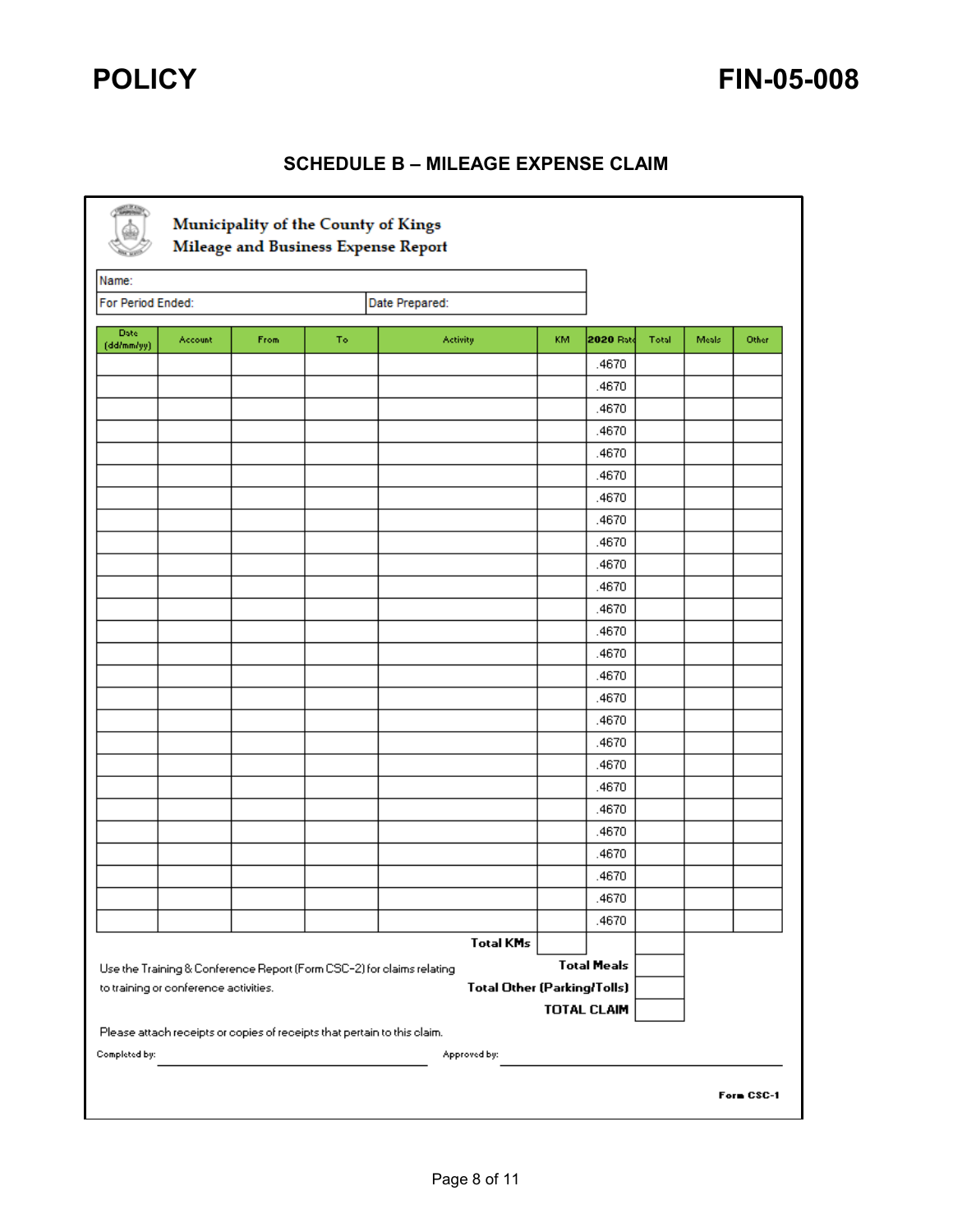

## **SCHEDULE C - MEAL ALLOWANCE**

(Revised: November 16, 2018)

The per diem claimable for each meal is set out as follows:

| Breakfast per diem           | \$20.00 |
|------------------------------|---------|
| Lunch (mid-day) per diem     | \$20.00 |
| Dinner (evening) per diem    | \$33.00 |
| Any Meal within Kings County | \$15.00 |

### Breakfast

The cost of breakfast may be claimed only when the Employee or Reportable Individual has been travelling on Municipal business for more than one hour before the recognized time for the start of the day's work. This applies to daily or day-to-day travelling or to the first day of a trip exceeding one day in duration.

### **Dinner**

The cost of the evening meal may be claimed when the Employee or Reportable Individual is travelling on Municipal business a minimum of three hours before 6:30 pm and is not expected to return to his/her residence before 6:30 pm.

### **General**

The per diems claimable for meals while travelling on Municipal business provide an adequate allowance for each day. Employees and Reportable Individuals travelling on Municipal business will be reimbursed the receipted costs per individual meal that exceed the per diem only when an Employee or Reportable Individual is exposed to unusually high costs and the expenses claimed are reasonable and justifiable in the circumstances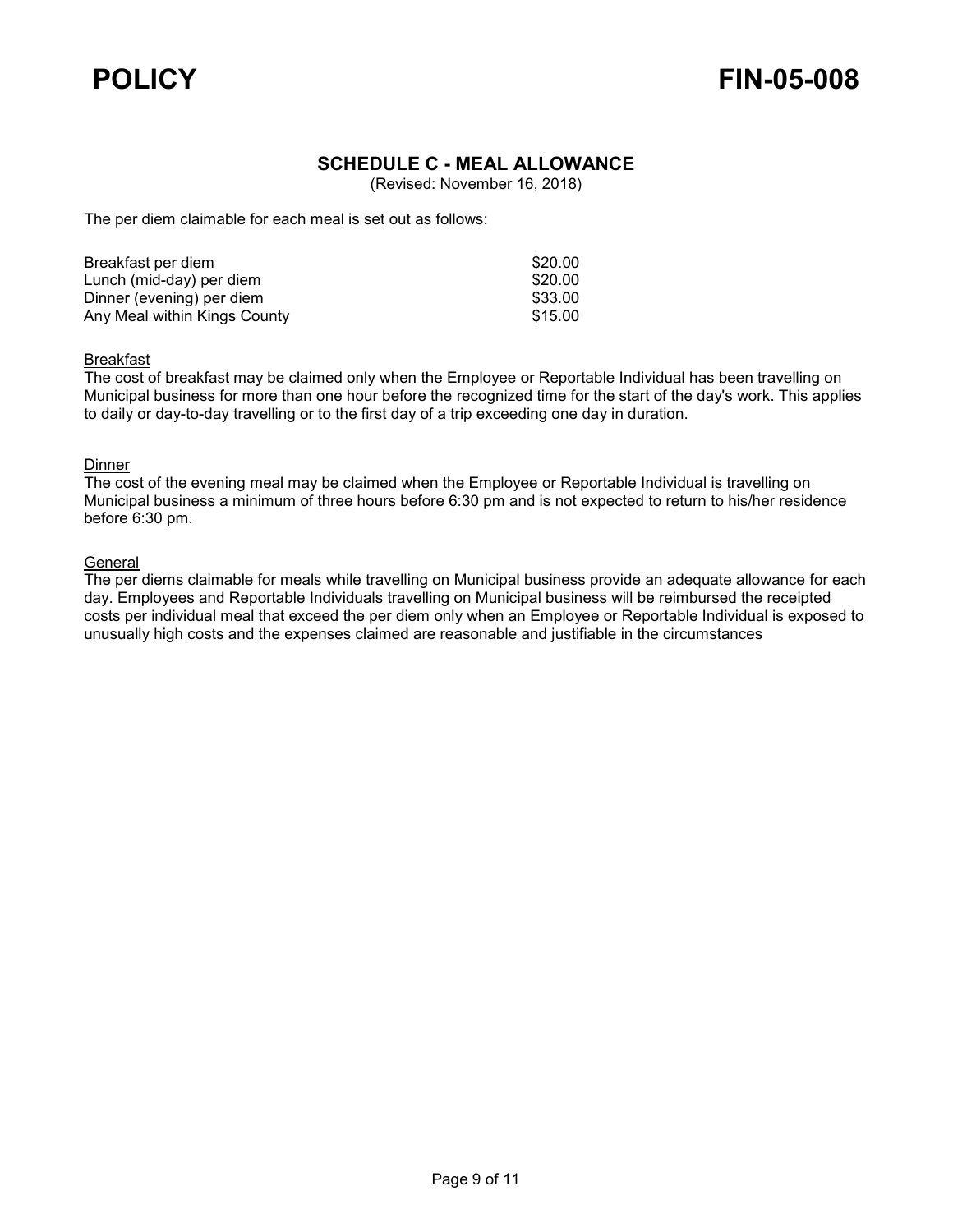

## **SCHEDULE D - TRAVEL-VACATION COMBINATIONS**

| <b>NAME</b>          |                                                                                               |  |
|----------------------|-----------------------------------------------------------------------------------------------|--|
|                      |                                                                                               |  |
|                      |                                                                                               |  |
|                      |                                                                                               |  |
| OF TRAVEL            |                                                                                               |  |
|                      |                                                                                               |  |
|                      |                                                                                               |  |
|                      |                                                                                               |  |
|                      |                                                                                               |  |
| <b>DATES OF</b>      |                                                                                               |  |
| <b>VACATION</b>      | and the control of the control of the control of the control of the control of the control of |  |
|                      |                                                                                               |  |
| <b>JUSTIFICATION</b> |                                                                                               |  |
| OF EXPENSES          |                                                                                               |  |
|                      |                                                                                               |  |
|                      |                                                                                               |  |
|                      |                                                                                               |  |
| APPROVED: APPROVED:  | Director of Finance                                                                           |  |